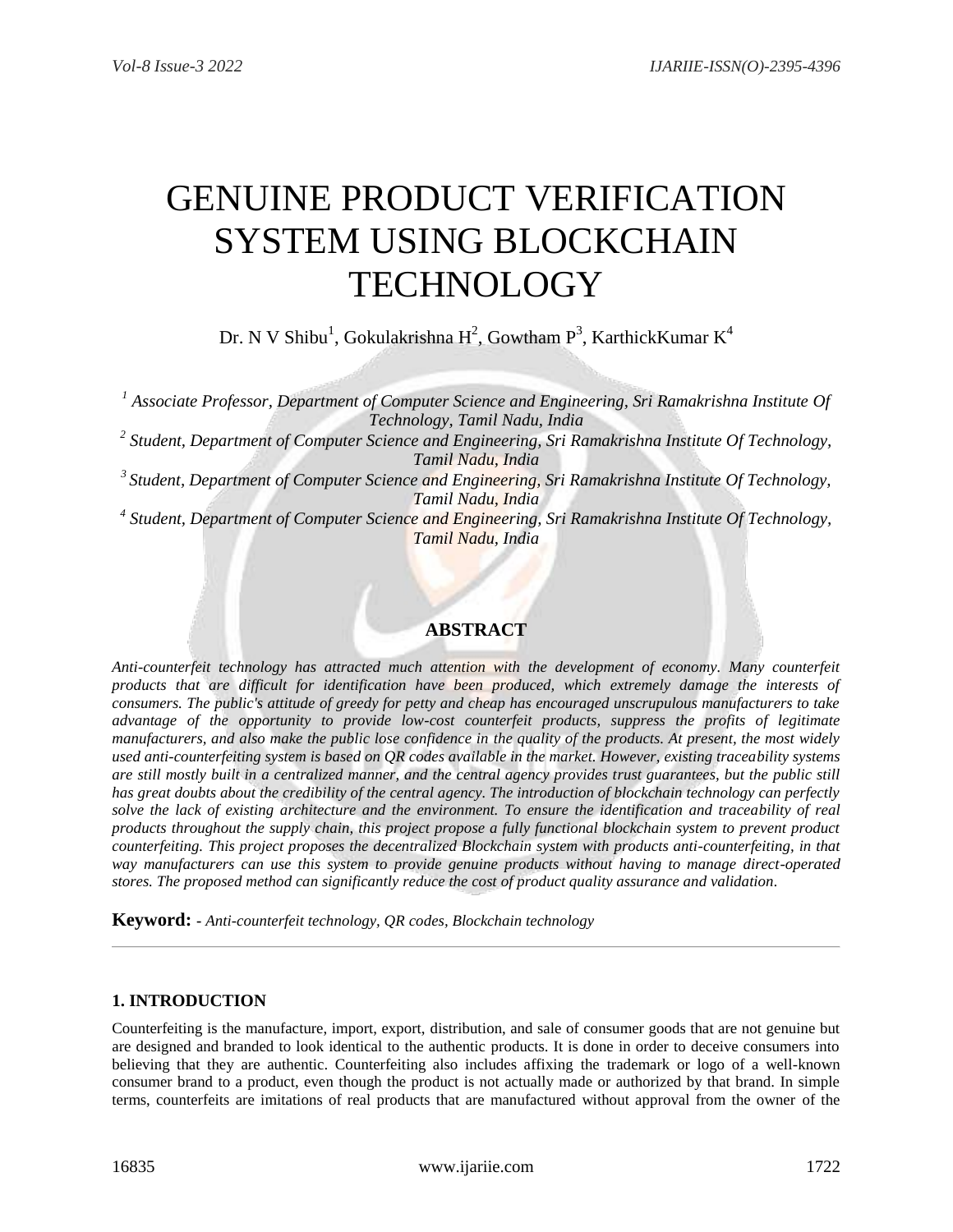brand. Counterfeit products are usually of substantially lower quality than the authentic goods and can even be dangerous, as they are often poorly made or made using dangerous or toxic chemicals and materials. Counterfeit products range from high-end consumer luxury goods such as watches, perfumes or leather goods, to business-tobusiness products such as machines, chemicals or spare parts, to common consumer products such as toys, pharmaceuticals, cosmetics and foodstuffs. In fact, any IP-protected product can be counterfeited. Unfortunately, many well-known and successful companies, spanning just about every industry, fall victim to counterfeiting.

#### **1.1 History of Blockchain**

Blockchain isn't just a database, it's a new technology stack with 'digital trust' that is revolutionizing the way we exchange value and information across the internet, by taking out the 'gatekeepers' from the process. The first blockchain-like protocol was proposed by cryptographer David Chaum in 1982. Later in 1991, Stuart Haber and W. Scott Stornetta wrote about their work on Consortiums. But it was Satoshi Nakamoto (presumed pseudonym for a person or group of people) who invented and implemented 4 the first blockchain network after deploying the world's first digital currency, Bitcoin. Because blockchain technology is the technology behind the blockchain, it cannot be owned. It's like the internet. But anyone can use the technology to run and own their own blockchains.

#### **1.2 Problem Statement**

Counterfeiting is not a victimless crime. Counterfeiters often prey on consumer desire for low prices. Purchasing counterfeit products may seem like a cheap option in place of the real thing, but that low price comes at a high cost to yourself and others. The Manufacturing organizations operating under legal provisions are threatened by counterfeiting because it causes loss in their revenue. Counterfeiting can happen with local as well as branded products. Counterfeit and inferior products disregards the safety of its consumers. Counterfeit products degrades the economy. A vendor-based product verification portal has several limitations including security breaches and inaccessibility in the long run.

#### **1.3 Existing System**

Most companies who value their brand and business have track-and-control mechanisms in place to deter, if not eliminate, counterfeit production and distribution. This includes hologram stickers, watermarks, mass communication, surprise checks, controlled distribution systems, and robust ERP system implementations. Counterfeit identification using QR code on smartphones - The solution involves a simple QR code- based identification that can help the end-user and the company salesman to scan and identify the genuineness of the product by using a smartphone. Anti-counterfeit solutions based on NFC technology - The customer can use their smartphones with the NFC feature to tap and read the data on the NFC chip on the product for checking its authenticity. RFID-Based Anti-Counterfeiting Track and Trace Solution - Radio frequency identification is done by using tiny chips which emit electromagnetic fields to automatically identify and track tags attached to objects. Anticounterfeiting method based on RFID electronic label - According to the method, binding is carried out between an ultrahigh frequency electronic label and a product that needs an anti-counterfeiting process.

#### **1.4 Proposed System**

In the proposed Blockchain-based Anti-Counterfeiting, each of the stake- holders (e.g., suppliers, producers, factories, logistics items retailers and consumers, etc.) joins as Blockchain node to make Blockchain transactions as well as participate in keeping Blockchain up to date. On joining the Blockchain, each node is given a public/private keypair to process secure cryptographic operations according to Blockchain architecture. The particular transaction is first created or generated by the system passed to all stakeholders who view and authenticate it. For authentication purposes, the transaction initiator signs the transaction with its private key which is further validated by each other processing node (stakeholder) with the public key of the initiator. Once the transaction is established on the network, the transaction block is added as a new block to the existing blocks in the Blockchain by using a suitable consensus mechanism. In the proposed architecture, it is recommended to use Proof of Supply Chain Share (PoSCS) as a consensus mechanism which is based on Proof of Stake (PoS). The other popular consensus mechanism like Proof of Work (PoW) and PoS may not be suitable for product SCM due to the high demand for computational resources and wealth in the distributed network. Each block in this chain keeps the hash address of the next neighbor. The last block in this data structure does not point to any other block. In creating and authenticating a new block, the previous block of the existing chain points to the newly created block.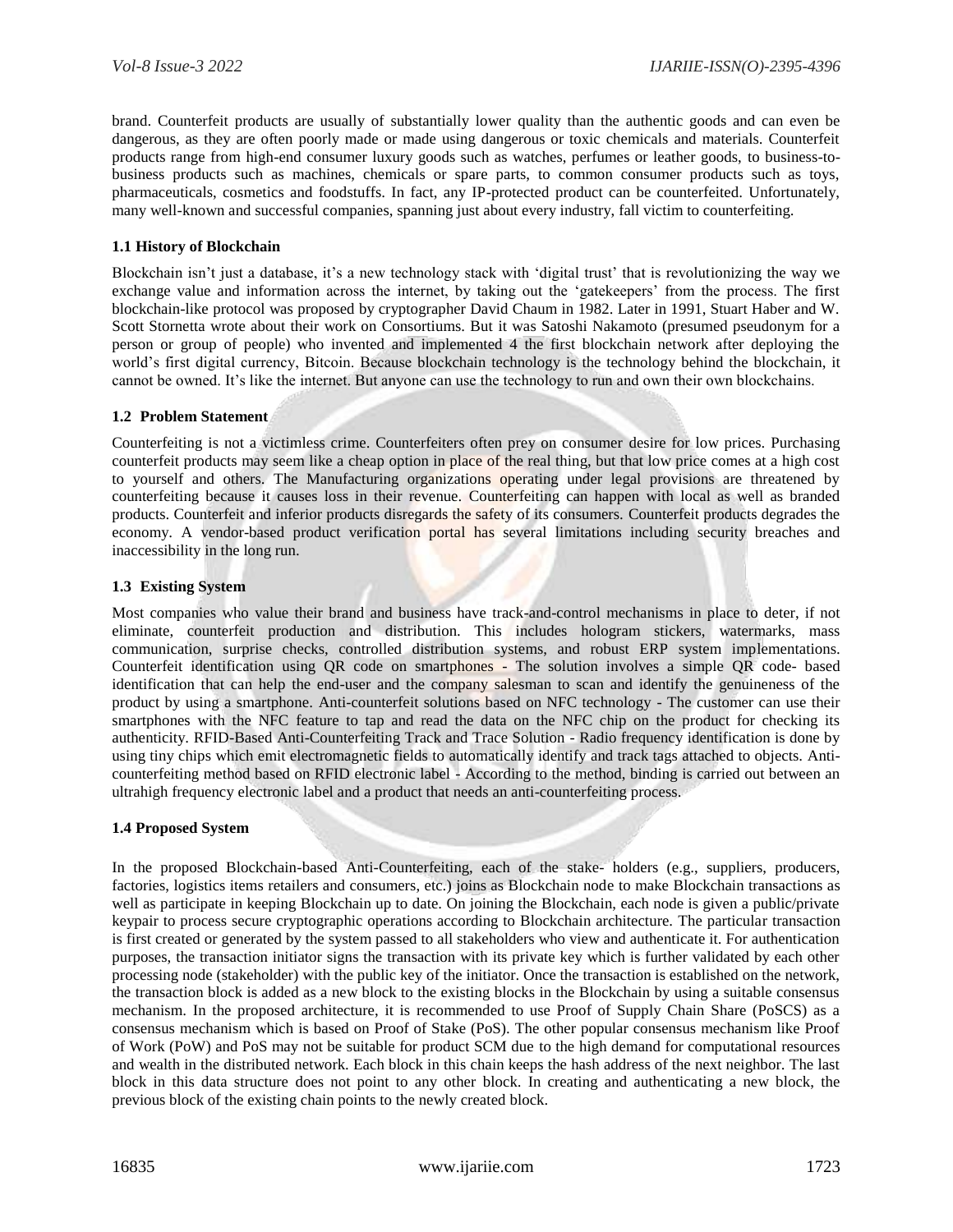We propose a decentralized blockchain with know your product code for our system. In our system there will be four stakeholders including Manufacturer, Distributor, Retailer, Consumer. To participate in the system, every stakeholder needs to generate a keypair of EOA (Externally owned Account) and KYPC.

**Know Your Product Code Blockchain-Enabled Product Anti- Counterfeiting** - Each and every product will have a pair of global Id and unique Id in the manufacturing unit to identify the product in the Manufacturing Unit generated using KYPC Generator anti-counterfeiting identification code, and other information of the product are added to the blockchain.

**Block Genuine verify** is powered by an advanced blockchain protocol that ensures secure storage of data on the product's manufacturer and origin. It allows tracking and monitoring products from production lines to distribution centers to the point of sale and the consumers.

A blockchain supply chain can help participants record price, date, location, quality, certification, and other relevant information to more effectively manage the supply chain. The availability of this information within blockchain can increase traceability of material supply chain, lower losses from counterfeit and gray market, improve visibility and compliance over outsourced contract manufacturing, and potentially enhance an organization's position as a leader in responsible manufacturing.

# **2. LITERATURE REVIEW**

[1] "Optimized Combination of e-commerce Platform Sales Model and Blockchain Anti-Counterfeit Traceability Service Strategy", Fangfang Guo, Deqing Ma, Jinsong Hu, Lu Zhang, 2021 - This paper has the limitation of not including wholesale price as a decision variable for suppliers. Also, future research can consider consumer surplus and social welfare based on our model and analyses which case generates higher consumer surplus and social welfare.

[2] "An IoT-Based Anti-Counterfeiting System Using Visual Features on QR Code", Yulong Yan; Zhuo Zou; Hui Xie; Yu Gao; Lirong Zheng, 2021 - The proposed system is affordable and deployable. The generation process of these features can be adapted to the existing assembly line, without extra cost for manufacturers. The easy-to-use verification application can be deployed on consumer level end devices like mobile phones or handheld code readers. The verification approach is fully compatible with the logistic process based on QR codes.

[3] "An IoT-Based Traceable Drug Anti-Counterfeiting Management System", Chin-Ling Chen; Yong-Yuan Deng; Chun-Ta Li; Shunzhi Zhu; Yi-Jui Chiu; Pei-Zhi Chen, 2020 - The framework the author proposes meets the requirements of information security for data integrity, resistance to replay attacks, irreversible information, and nonrepudiation. Through the integration of the Internet of Things and blockchain technology, in addition to achieving the main purpose of the anti-counterfeiting of drugs, it has also achieved the goal of automated management of the overall supply chain.

[4] "Lightweight Authentication Protocol for NFC Based Anti-Counterfeiting System in IoT Infrastructure", Bander A. Alzahrani; Khalid Mahmood; Saru Kumari, 2020 - The scheme helps to check the validity of the drugs. It has been demonstrated that our proposed protocol is able to resist all the known attacks while preserving the novel approaches and functionalities. Furthermore, the security analysis shows that proposed protocol offers a better security and thus protect against most common attacks. The analysis of performance evaluation and formal security indicates that our protocol is also comparably better in term of computation cost and communication overhead. Additionally, the protocol has been evaluated using Py-Charm tool. In general, proposed scheme can be considered suitable for the anti-counterfeited medicines for added security features it provides.

[5] "A Novel RFID-Based Anti-Counterfeiting Scheme for Retail Environments", Ghaith Khalil; Robin Doss; Morshed Chowdhury, 2020 - The motivation for this research is to develop an RFID anti-counterfeiting and antitheft protocol which will enable a customer to detect any counterfeit goods or materials in a retail environment in a practical, less costly and more convenient manner than the existing schemes.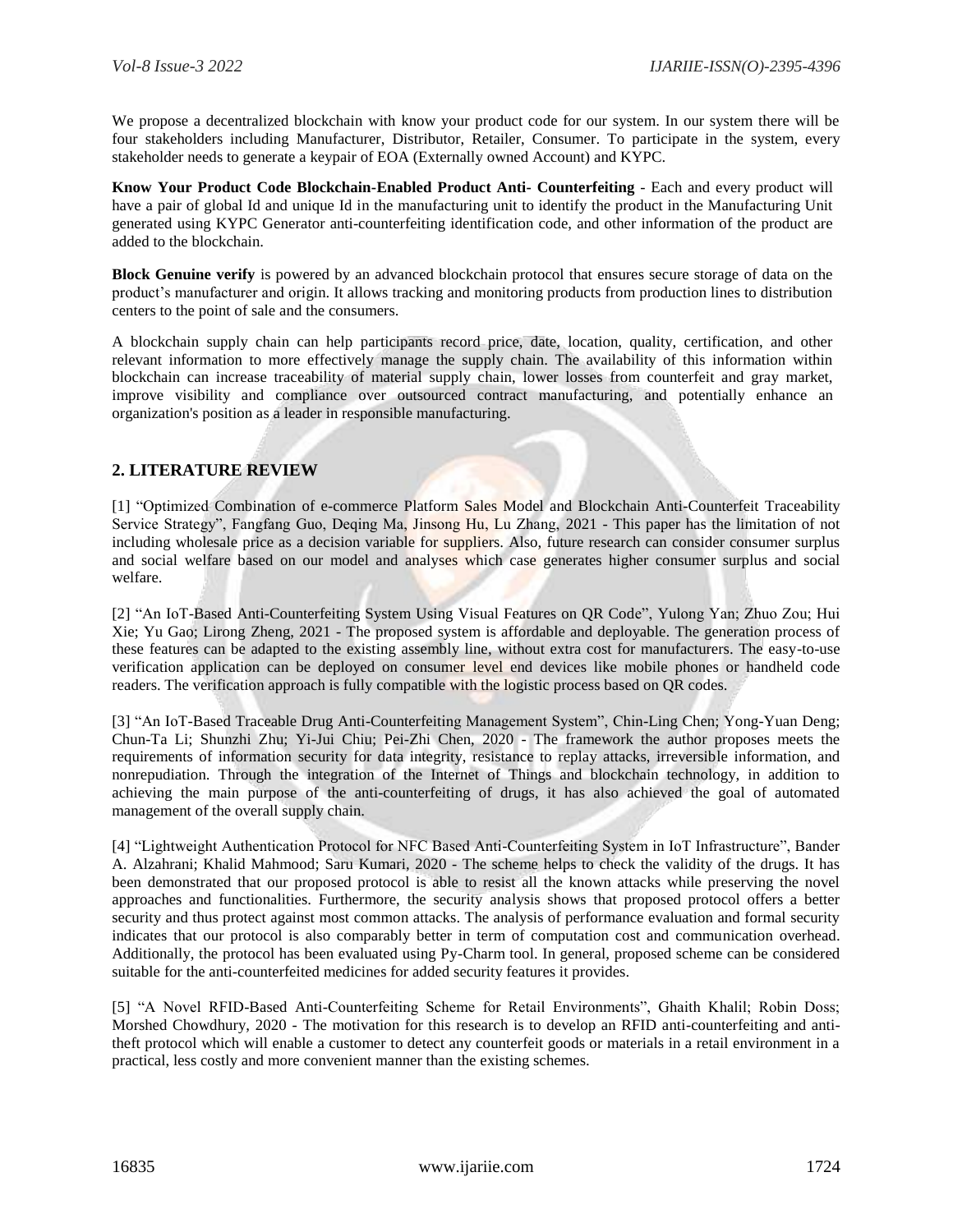[6] "Fabrication of Dynamic Holograms on Polymer Surface by Direct Laser Writing for High-Security Anti-Counterfeit Applications", Jiahao Miao; Xinghuo Ding; Shengjun Zhou; Chengqun Gui, 2019 - Finally, a kinematic hologram was fabricated and analysed, kinematic effect of reconstructed image and difference of magnification between normal first order diffraction and negative first order diffraction were theoretically analysed and confirmed by experiment. The kinematic hologram was associated with a video which could be seen in ''Visualization 1'' in the supplementary materials. The characteristics of low cost, difficulty to duplicate, visible and attractive kinematic effect of reconstructed image, and simplicity for recognition made the hologram exhibited great potential in anticounterfeit applications.

[7] "A Watermarking Technique to Secure Printed Matrix Barcode— Application for Anti-Counterfeit Packaging", Hoai Phuong Nguyen; Florent Retraint; Frédéric Morain-Nicolier; Angès Delahaies, 2019 - Counterfeiters need to have the digital codes and the same printing system as the constructor to produce valid secured codes, which is highly sophisticated. Furthermore, cloning an existing code by scanning and reprinting will change the behaviour of embedded texture, and can be detected. Then, by analysing the embedded texture, we can verify the validity of the printed QR codes, and by consequence, the Genuity of the related product.

[8] "Smart tags for brand protection and anti-counterfeiting in wine industry", Stevan Šandi; Sanja Radonjić; Jovana Drobnjak; Marko Simeunović; Biljana Stamatović; Tomo Popović, 2018 - Smart tags combine the use of QR code, functional ink printing, and advanced 21 Cloud solutions. Photochromic ink is still not widely available which makes counterfeiting hard and most likely unprofitable. Furthermore, the information encoded into the smart tags is combined with historical information about the status of the product in order to create additional layers of the security. In addition to brand protection and anti-counterfeiting, the proposed solution has a potential for additional use cases and applications based on the collected data and two-way interaction with the consumers.

# **3. REQUIREMENT SPECIFICATIONS**

# **3.1 Software Requirements**

- Server Side Python 3.7.4 (64-bit) or (32-bit)
- Client Side HTML, CSS, Bootstrap
- Framework Flask 1.1.1
- Back end MySQL 5
- Server WampServer 2i
- BC DLL PyChain, Node Package Manager, Virtualenv, BlockchainHash

# **3.2 Hardware Requirements**

- Processors Intel® Core™ i5 processor 4300M at 2.60 GHz or 2.59 GHz (1 socket, 2 cores, 2 threads per core), 8 GB of DRAM
- Disk space: 320 GB
- Operating systems: Windows® 10, macOS\*, and Linux\*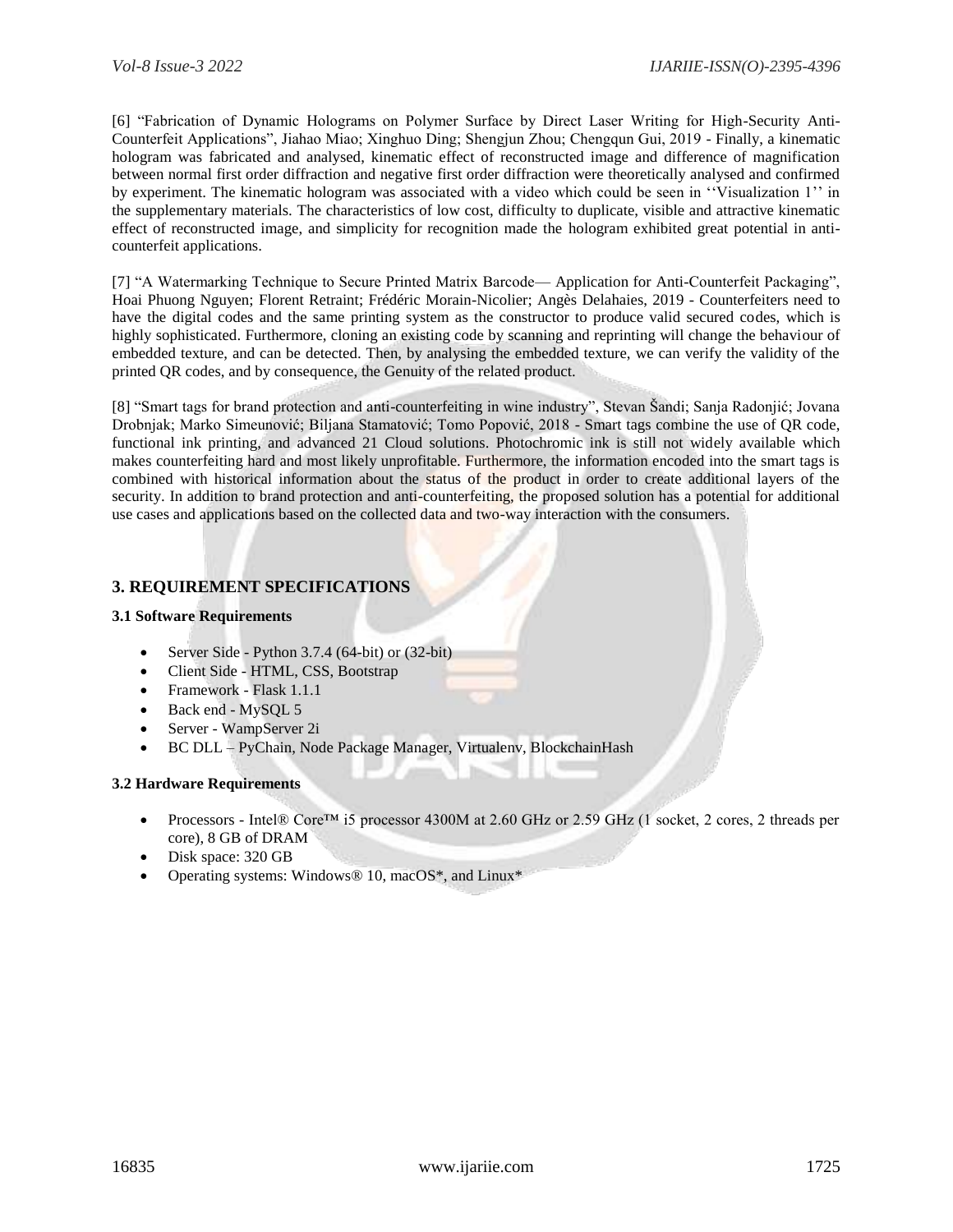# **4. METHODOLOGY**

#### **4.1 System Architecture**

A system architecture is the conceptual model that defines the structure, behavior, and more views of a system. An architecture description is a formal description and representation of a system, organized in a way that supports reasoning about the structures and behaviors of the system. Below Fig-1 shows System Architecture for Genuine Product Verification System.



**Fig -1**: System Architecture of Genuine Product Verification System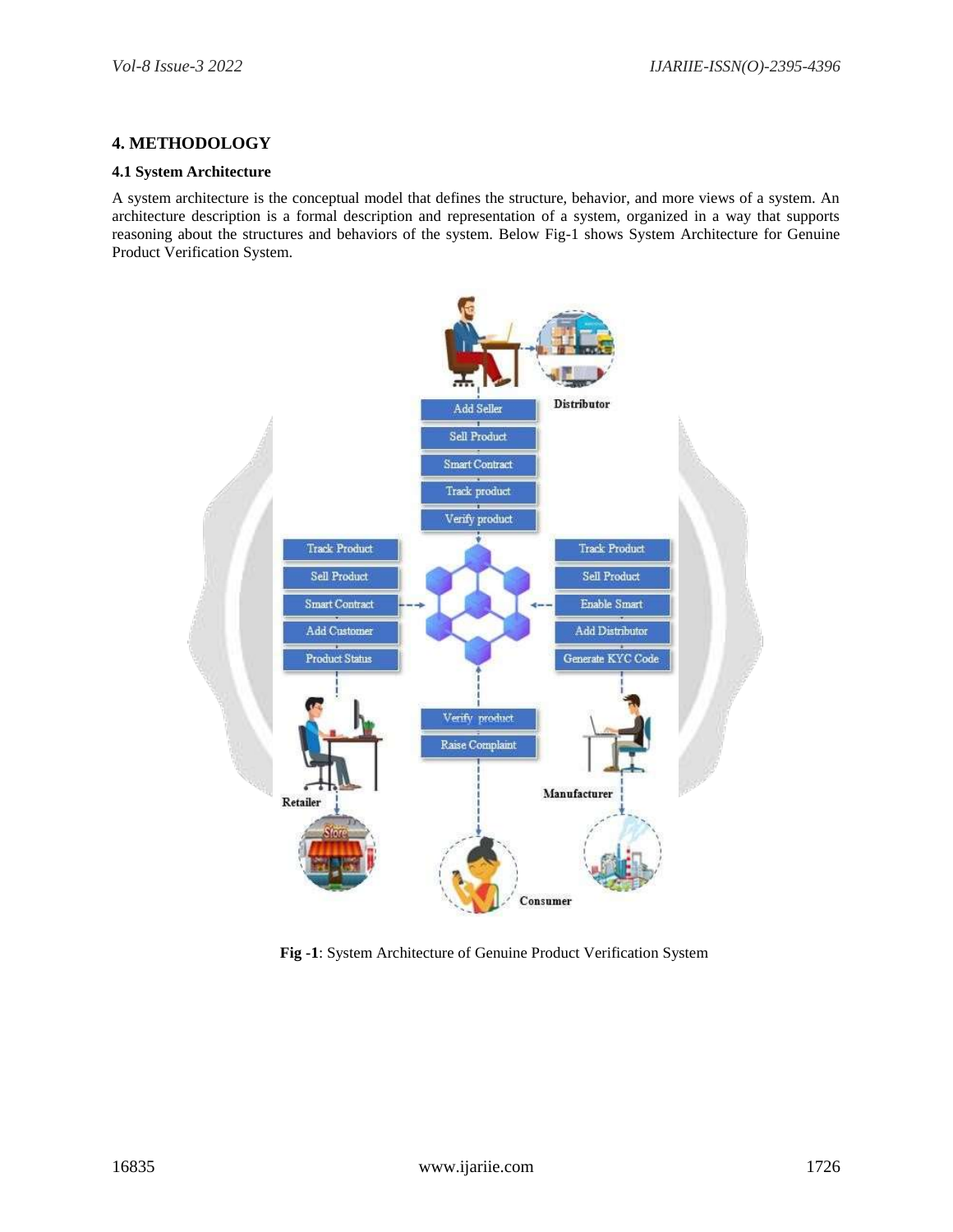# **4.2 System Flow**

System Flows are systems models that show the activities and decisions that systems execute. They are useful for understanding complex system interactions because they visually show the back and forth interactions between systems and complex branching. Below Fig-2 shows System flow for Genuine Product Verification System.



 **Fig -2:** System flow for Genuine Product Verification System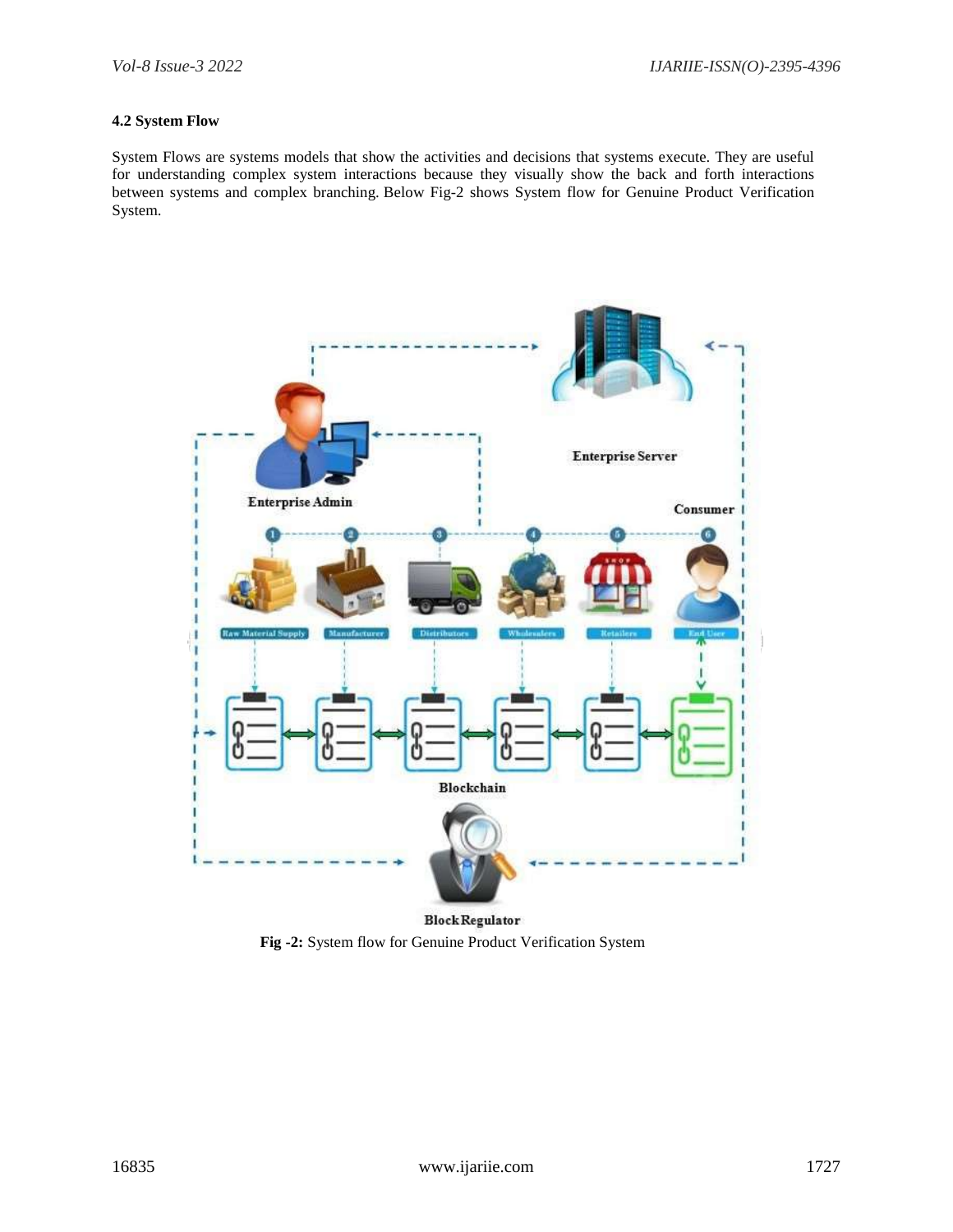# **4.3 Flowchart**



#### **4.4 Working Description**

The Blockchain based systems for anti-counterfeit are realized by developing a portal for anti-counterfeit. The system is used by the manufacturers, retailers, distributors, and customers. Anti-counterfeit portal helps the end users such as distributors, retailers and consumers to check the authenticity of the product packet through computer or mobile device. The status of the product with particular KYPC (Know Your Product Code) can be verified by the customers. If the product with particular KYPC is not already sold and it is in the approved store then the customer is intimated through message that the product is genuine. This successful verification proceeds and the product purchase status is set to sold with the that particular KYPC. However, if the sold status is already found set then customer is immediately intimated that the product you are going to purchase is fake or tempered. Instantly an alert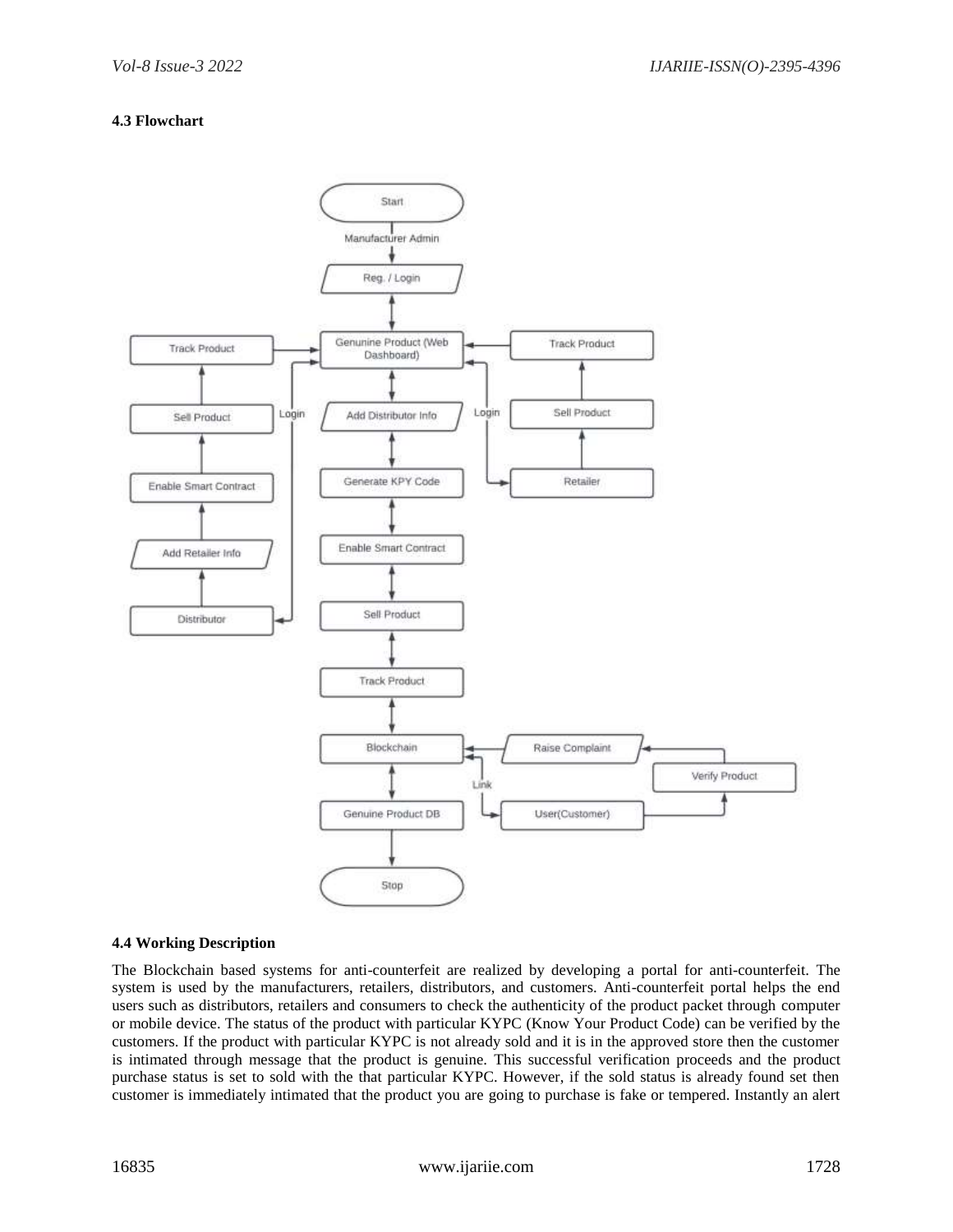message is also sent towards the manufacturer about this event. The authentication process is facilitated by a unique KYPC which is placed on each product. These properties help the customers to check whether the status of the product is set as sold in early or not. If the status is set earlier then obviously the drug product is counterfeited so in this way the system gives the warning to the manufacturer and the user. The information about the original product in the system must have to be maintained by manufacturer, so that the authentication is facilitated. Then the system engenders a unique KYPC for each item. The specific database of concerned system is used to keep the product related information. There are two important functions in anti-counterfeiting (1) Authentication (2) KYPC code tracking and generation. In this project, manufacturers can use this system to store relevant information on product sales in Blockchain which is accessible to anyone. The total amount of sales that can be sold by the seller and the number of products currently left by the seller are transparent to users. The user can use the functions provided by our system to immediately perform vendor-side verification, and this verification cannot be made. For retailers, it is possible to prove whether they provide genuine goods by using this anti-counterfeit Blockchain system and no longer have to be concerned about competing with counterfeits sold at low prices.

# **4.5 Modules**

# **4.5.1 Anti-Counterfeit Web Portal**

In order to develop the anti-counterfeit technologies and bring awareness on the corresponding information, an Anti-Counterfeit Portal is designed with multi-tier architecture methodology. In this module web dashboard for Product Anti Counterfeit is developed as a medium for customers to keep track of their products' origin via the Internet. This dashboard is a platform for sharing information within the entire product lifecycle. With the portal, all the productrelated information can be decentralized in the blockchain and obtained via a secure web interface. With the KYPC provided by the authentication service provider on each product (which is affixed on the product), the consumers can query with the code provided through the authentication service provider's website to verify the product's information. Furthermore, with the help of log tracking capability, an excessive number of inquiries can identify the potential counterfeiting possibility. Together with the web portal and KYPC technology, it is possible to automate the data entry process and improve the detection of fakes within supply chain. With the fact that most companies plans to adopt Blockchain in their supply chain, numerous research activities focus on designing KYPC-based system for combating counterfeits.

# **4.5.2 Blockchain Integration**

Blockchain module has two functions. One is the data interaction including the upload of key traceability information on blockchain, the request of on-chain information and the verification of event information. The other is to provide options for users to be the full blockchain node or the light-weight blockchain node i.e., to decide whether or not to participate in the maintenance of the blockchain. This module is designed for the link between the client and system, through which it can request information on the blockchain and verify the legitimacy of the information. A light node is chosen for this module to lower user's maintenance cost.

#### **4.5.3 Smart Contract**

Similar to a transfer of value on a blockchain, deployment of a smart contract on a blockchain occurs by sending a transaction from a wallet for the blockchain. The transaction includes the compiled code for the smart contract as well as a special receiver address. That transaction must then be included in a block that is added to the blockchain, at which point the smart contract's code will execute to establish the initial state of the smart contract.

# **4.5.4 End User Module**

#### **4.5.4.1 Manufacturer**

The manufacturer purchases raw materials from the supplier and processes the raw materials to produce the products. At the same time, the manufacturer supplies products to the distributor, which are sold all over the world by the distributor. As the owner of the product, the manufacturer is responsible for encapsulating the product information and registering it in the system. In the design of this paper, we use the international coding standard KYPC to generate code for the product, and the product has a unique code. We assume that in the process of product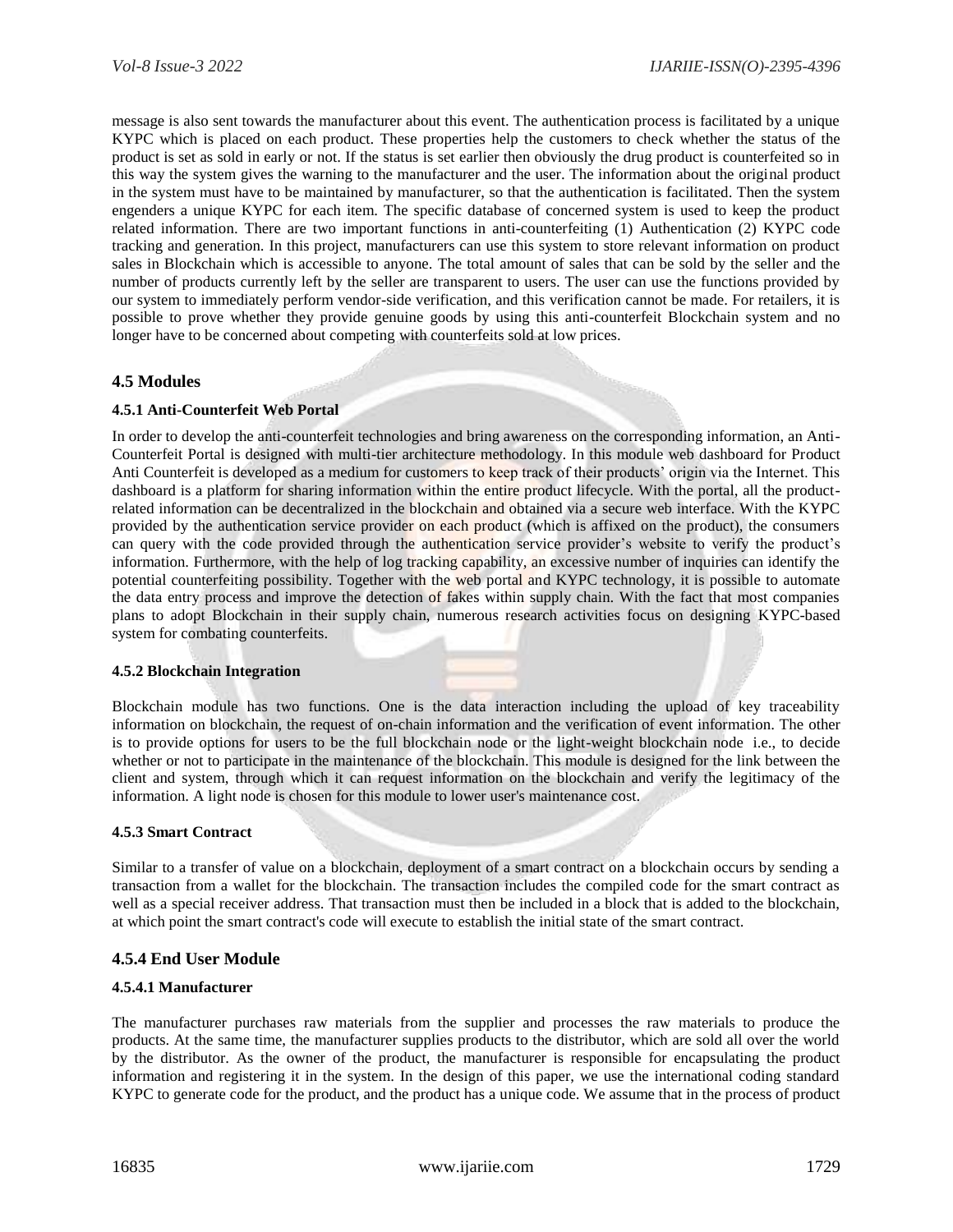production, the products produced in the same batch are identical in quality and structure, and the difference can be ignored. Products that are produced in different batches need to be re-registered. Therefore, this design updates the product transfer process in batches, and each batch of products uniquely corresponds to a production batch number. For mass-produced products, they have the same batch number; for non-mass-produced products, the batch number represents the individual product.

#### **4.5.4.2 Distributors**

As the middleman in the process of transferring goods from the manufacturer to the end consumer, the main role of the distributor is to update the direction of the product flow in this process so that the product information remains uninterrupted during the traceability process.

#### **4.5.4.3 Retailers**

The retailer purchases products from the distributor in batches and sells them to consumers in retail, which is a participant that has direct trading relationships with consumers.

#### **4.5.4.4 Consumers**

The consumer is the individual who finally buys and uses the product. He can choose to participate in the network as a lightweight node, realizes the product traceability process by querying the data permanently stored in the block, or as a full node to jointly maintain the blockchain ledger data.

# **4.6 Consumer Traceability**

#### **4.6.1 KYPC Traceability Module**

This module is designed for the link between the client and system, through which it can request information on the blockchain and verify the legitimacy of the information. A light node is chosen for this module to lower user's maintenance cost.

#### **4.6.2 Information Cache Database**

This cache database is built to cache the corresponding Drug traceability data requested by users.

# **5. RESULT AND DISCUSSION**

To alleviate the data explosion problem, we use collaborative management of on-chain and off-chain data to successfully reduce the amount of data of single node. To protect the sensitive business information, we use the enterprise-level blockchain transactions instead of traditional transaction records to save and manage product data as well as verify the identity of enterprise. This project proposes the decentralized Block chain system with products anti-counterfeiting, in that way manufacturers can use this system to provide genuine products without having to manage direct-operated stores, which can significantly reduce the cost of product quality assurance. The Customers can verify their product through this application by using the product's KYPC code.

# **6. CONCLUSIONS**

#### **6.1 Summary**

In this project, a genuine product verification system based on blockchain technology is proposed, in which all product transferring histories are perpetually recorded in the unchangeable ledger by using smart contracts on blockchain, and the process of product registration, transferring, tracking through verification is realized through the collaboration of smart contracts. Consumers can also join the network as full nodes or lightweight nodes so that all nodes in the whole supply chain can participate in the process of maintaining information flows. Our system has obvious decentralized characteristics, which significantly reduces the possibility of privately tampering with data within enterprises. Then through the thorough analysis of the major demands of system user, we designed a